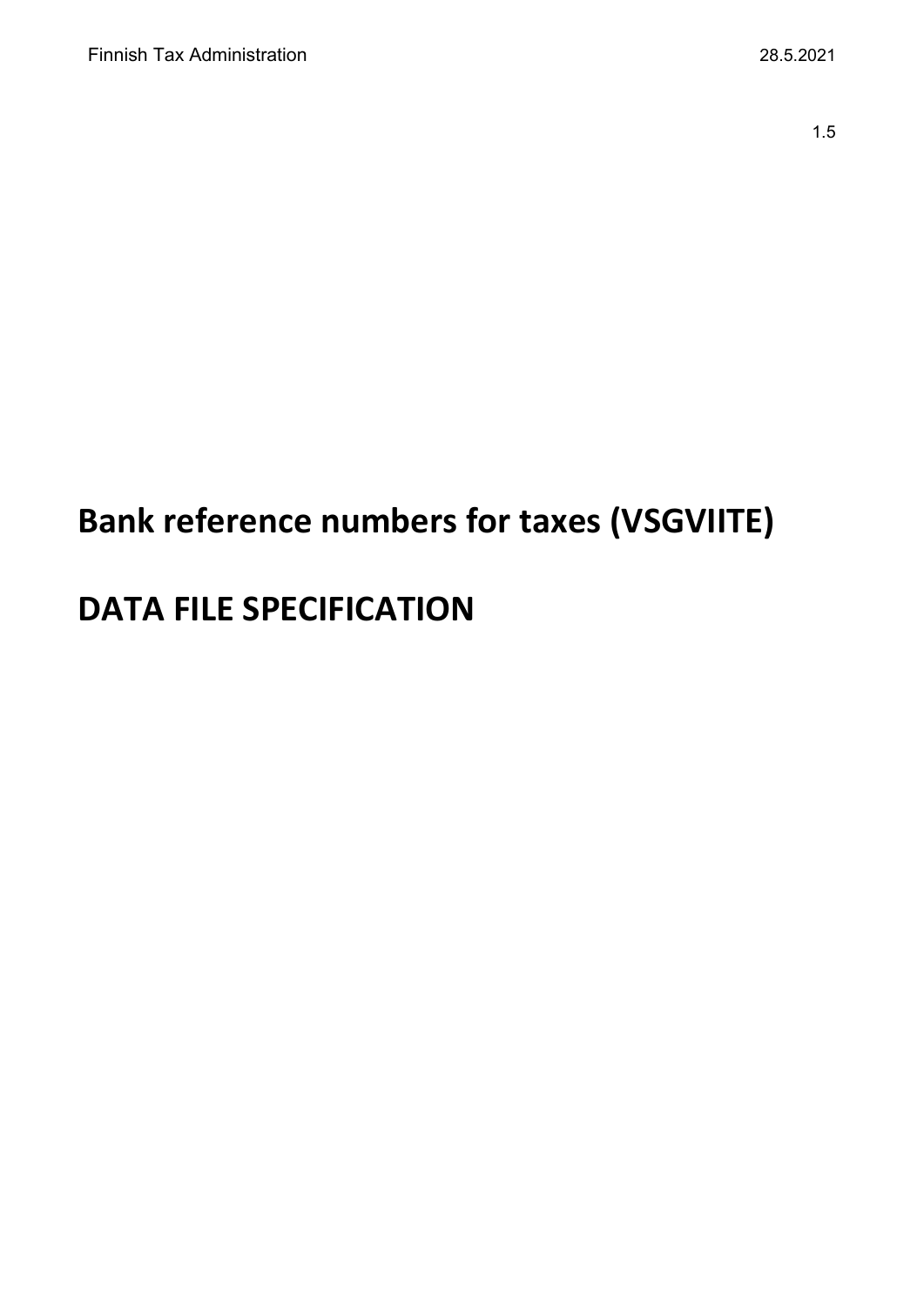# **Table of contents**

| 1              | <b>INTRODUCTION</b>                                               | $\mathbf{2}$     |
|----------------|-------------------------------------------------------------------|------------------|
| $2^{\circ}$    | <b>DESCRIPTION OF THE INFORMATION FLOW AND SUBMITTAL OF FILES</b> | $\mathbf{2}$     |
| 3              | <b>PERIOD OF VALIDITY</b>                                         | 3                |
| 4              | <b>COMBINED INFORMATION FLOWS</b>                                 | $\mathbf{3}$     |
| 5              | <b>CHANGES ON THE PREVIOUS YEAR OR PREVIOUS VERSION</b>           | 3                |
|                | 6 LIST OF THE DATA CONTENT                                        | $\boldsymbol{4}$ |
| $\overline{7}$ | <b>AUTOMATED CHECK PROCESSES</b>                                  | 5                |
| 8              | <b>MESSAGES</b>                                                   | 5                |
| 9              | <b>EXAMPLE</b>                                                    | 5                |
|                |                                                                   |                  |

# **Version history**

| <b>Date</b> | <b>Version</b> | <b>Description</b>                                                                                               |
|-------------|----------------|------------------------------------------------------------------------------------------------------------------|
| 28.5.2021   | 1.5            | New, altered formats for the 010 and 083 data elements.<br>Artificial/temporary ID codes are no longer accepted. |
| 11.12.2021  | 1.4            | Added several reference number that can be returned on<br>answer files                                           |

# <span id="page-1-0"></span>**1 INTRODUCTION**

This guidance explains the structure of the required inbound file and the check procedures that follow. For more information, see [General description for](https://www.vero.fi/globalassets/tietoa-verohallinnosta/ohjelmistokehittajille/s%C3%A4hk%C3%B6isen-ilmoittamisen-yleiskuvaus2.pdf)  [electronic filing of information returns \(pdf\)](https://www.vero.fi/globalassets/tietoa-verohallinnosta/ohjelmistokehittajille/s%C3%A4hk%C3%B6isen-ilmoittamisen-yleiskuvaus2.pdf) (*tax.fi > About us > IT developers > Data format specifications > General description for electronic filing of information returns*).

# <span id="page-1-1"></span>**2 DESCRIPTION OF THE INFORMATION FLOW AND SUBMITTAL OF FILES**

You can utilize this flow to send a request file to the Tax Administration to find reference numbers; the taxpayers' Business ID or Finnish personal identity code must be on your request file. Your request can contain a large number of taxpayers.

The system-generated answer file returns bank reference numbers for selfassessed taxes, excise duties, CIT, IIT, transfer tax, and real estate tax; starting 11 February 2021, bank reference numbers for car tax, as well.

You can log in to MyTax to get the reference number you need for paying a single payment – or by phoning our service number on 029 497 060 (standard call rates).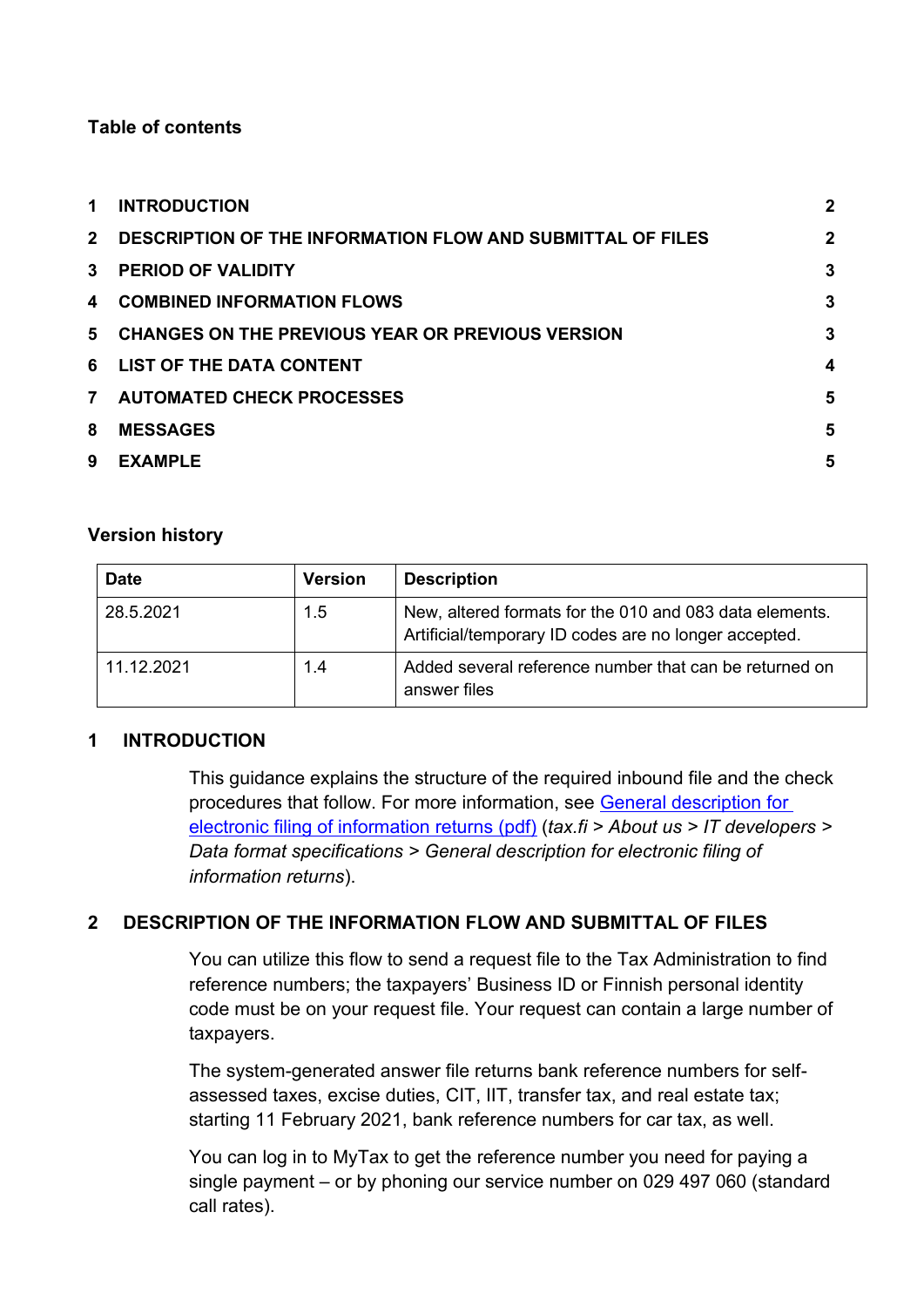To check the method of identification required by this information flow, the required role and the place in the flow where authorisations are checked, go to [Methods of sign-in, roles and rights to represent organisations](https://www.ilmoitin.fi/webtamo/sivut/IlmoituslajiRoolit?tv=VSGVIITE) *[\(Ilmoitin.fi >](https://www.ilmoitin.fi/webtamo/sivut/IlmoituslajiRoolit?kieli=en)  [Instructions and templates > Methods of sign-in, roles\)](https://www.ilmoitin.fi/webtamo/sivut/IlmoituslajiRoolit?kieli=en).*

# <span id="page-2-0"></span>**3 PERIOD OF VALIDITY**

The file formatting and checks according to this specification come into force on 8 June 2021 and continue to be in force until a new version of the specification is released.

# <span id="page-2-1"></span>**4 COMBINED INFORMATION FLOWS**

You cannot send us other flows in the same computer file as this flow (VSGVIITE).

# <span id="page-2-2"></span>**5 CHANGES ON THE PREVIOUS YEAR OR PREVIOUS VERSION**

| <b>Versio</b> | <b>Tiedon</b> | <b>Tieto</b>                       | <b>Selite</b>                           |
|---------------|---------------|------------------------------------|-----------------------------------------|
|               | tunnus        |                                    |                                         |
| 1.5           | 010           | Business ID or personal identity   | Data format was changed                 |
|               |               | code enquired                      | YTUNNUS   HETU ->                       |
|               |               |                                    | YTUNNUS2   HETU2                        |
|               | 083           | Business ID or personal identity   | Data format was changed                 |
|               |               | code enquired                      | YTUNNUS   HETU ->                       |
|               |               |                                    | YTUNNUS2   HETU2                        |
|               | 172           | Reference number for self-assessed | Data element's original description was |
|               |               | and excise duties -> Reference     | restored                                |
|               |               | number for self-assessed taxes     |                                         |
| 1.4           | 177           | Reference number for Car tax       | Added to the answer file; is now a      |
|               |               |                                    | reference number that can be returned   |
|               | 172           | Reference number for self-assessed | Data description was changed            |
|               |               | taxes $\rightarrow$                |                                         |
|               |               | Reference number for self-assessed |                                         |
|               |               | and excise taxes                   |                                         |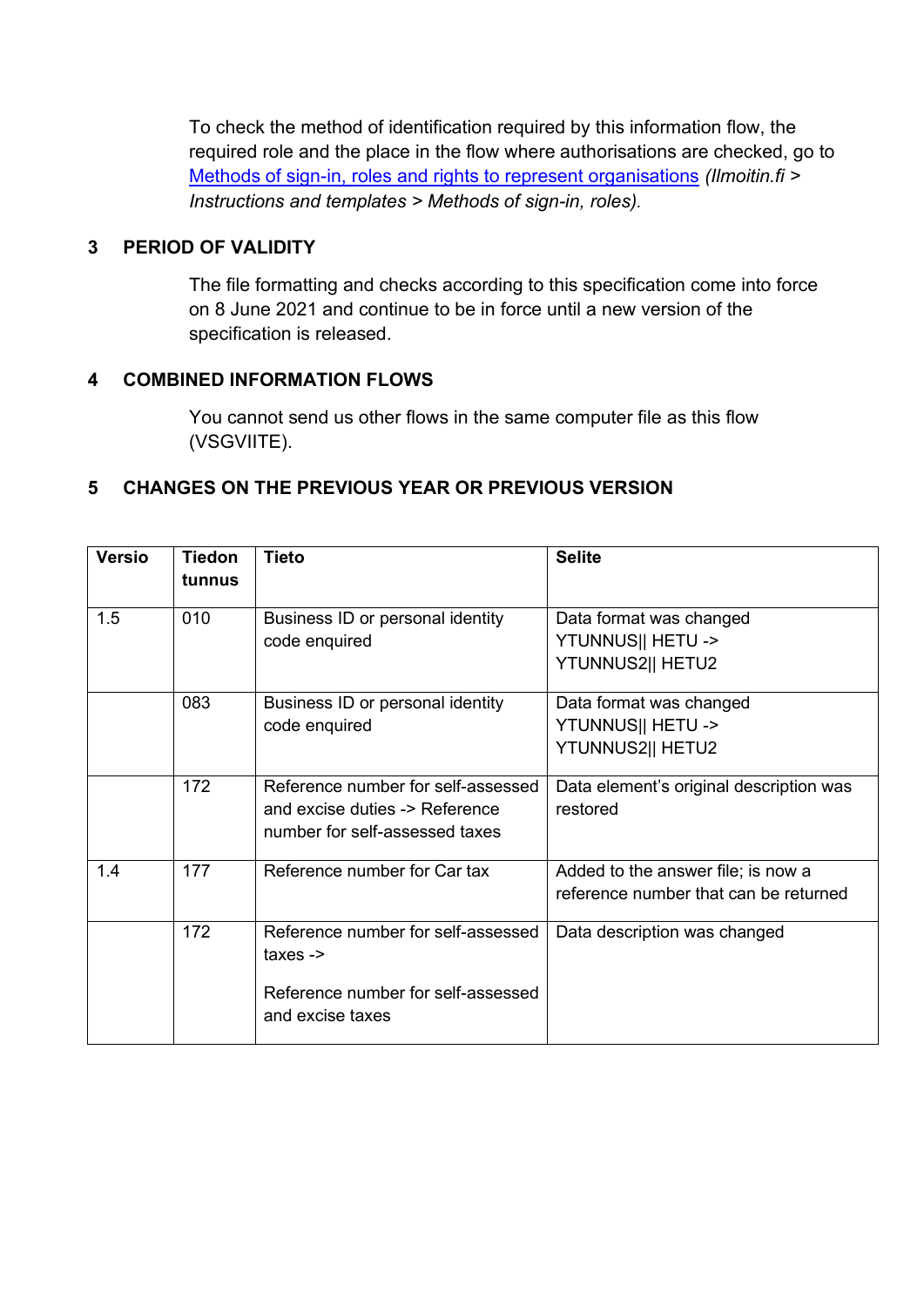# <span id="page-3-0"></span>**6 LIST OF THE DATA CONTENT**

# **Request file data elements for reference numbers**

| lld | P/V          | <b>IL/T</b> | <b>Description</b>                                                                                     | <b>Format</b>                          | <b>Permissible</b><br>values |
|-----|--------------|-------------|--------------------------------------------------------------------------------------------------------|----------------------------------------|------------------------------|
| 000 | $\mathsf{P}$ |             | Identifier of the information flow                                                                     | AN <sub>8</sub>                        | <b>VSGVIITE</b>              |
| 010 | P            |             | Business ID or personal ID of the party submitting<br>the request                                      | YTUNNUS2  <br>HETU <sub>2</sub>        |                              |
| 170 | P            | $\star$     | I declare that I represent the parties whose<br>reference numbers I am requesting<br>$1 = Yes$<br>0=No | N <sub>1</sub>                         | 1,0                          |
| 083 | P            | *           | Business ID or personal identity code enquired (the<br>taxpayer concerned by this request file)        | <b>YTUNNUS2  </b><br>HETU <sub>2</sub> |                              |
| 999 | P            | *           | Final code                                                                                             | N <sub>8</sub>                         |                              |

# **Answer file data elements for reference numbers**

| Id  | P/V          | LT      | <b>Description</b>                                                                                                | <b>Format</b>                          | <b>Permissible</b><br>values |
|-----|--------------|---------|-------------------------------------------------------------------------------------------------------------------|----------------------------------------|------------------------------|
| 000 | $\mathsf{P}$ |         | Identifier of the information flow                                                                                | AN <sub>8</sub>                        | <b>VSGVIITE</b>              |
| 010 | P            |         | Business ID or personal ID of the party submitting<br>the request                                                 | <b>YTUNNUS2  </b><br>HETU <sub>2</sub> |                              |
| 170 | $\mathsf{P}$ | $\star$ | I declare that I represent the parties whose<br>reference numbers I am requesting<br>$1 = Yes$<br>$0 = No$        | N <sub>1</sub>                         | 1,0                          |
| 083 | P            | $\star$ | Business ID or personal identity code enquired<br>(the taxpayer concerned by this request file)                   | YTUNNUS2  <br>HETU <sub>2</sub>        |                              |
| 171 |              |         | Message with information<br>1=No data was found (no such Business ID or no<br>such personal identity code exists) | N <sub>1</sub>                         | 1                            |
| 172 |              |         | Reference number for self-assessed taxes                                                                          | <b>AN20</b>                            |                              |
| 173 |              |         | Reference number for corporate income tax                                                                         | <b>AN20</b>                            |                              |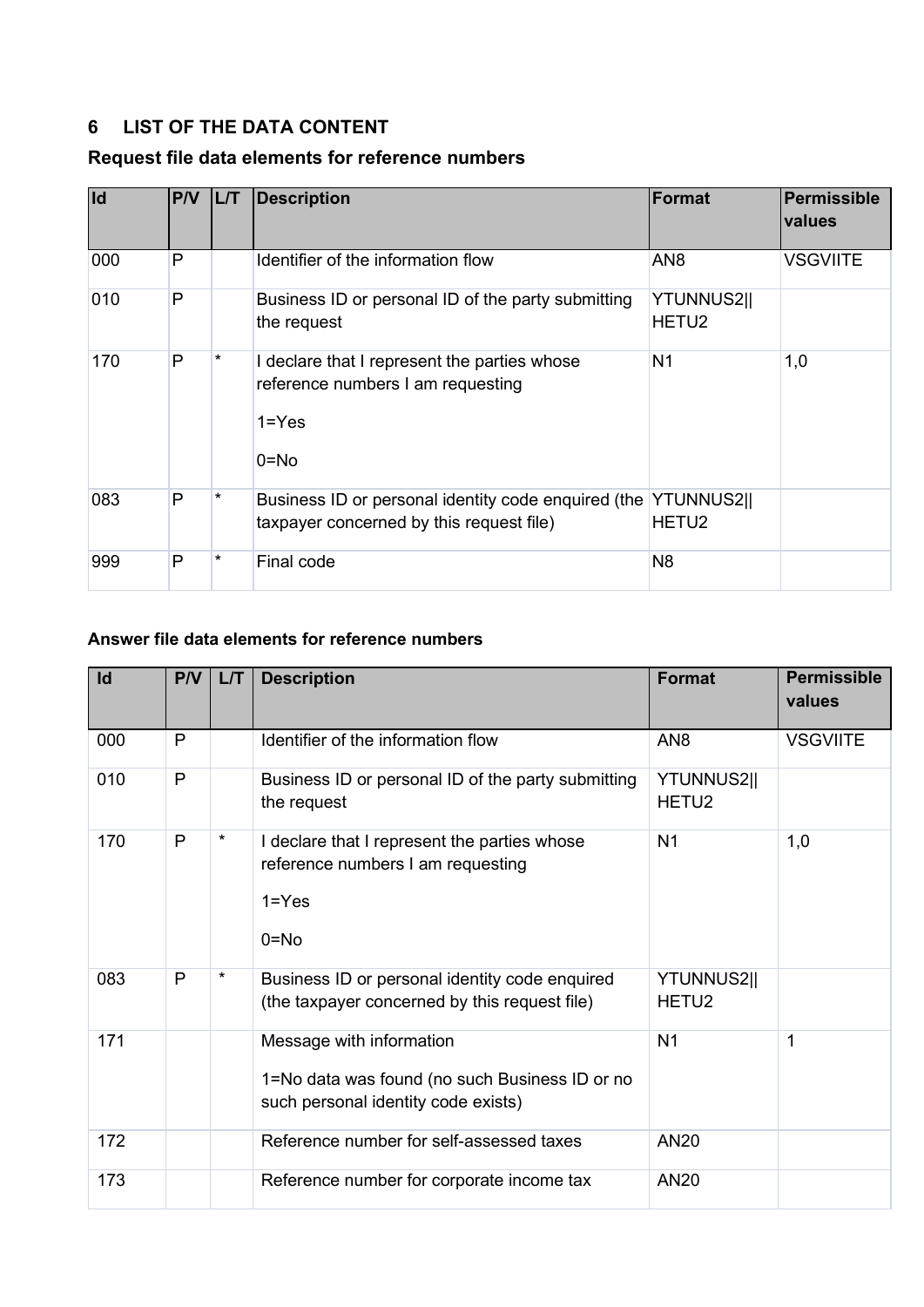| 174 |   |         | Reference number for Individual income tax | <b>AN20</b>    |  |
|-----|---|---------|--------------------------------------------|----------------|--|
| 175 |   |         | Reference number for transfer tax          | <b>AN20</b>    |  |
| 176 |   |         | Reference number for real estate tax       | <b>AN20</b>    |  |
| 177 |   |         | Reference number for Car tax               | <b>AN20</b>    |  |
| 999 | P | $\star$ | Final code                                 | N <sub>8</sub> |  |

# <span id="page-4-0"></span>**7 AUTOMATED CHECK PROCESSES**

| New/<br>Change | ID  | Description of the calculation rule or check                                                                                                               |
|----------------|-----|------------------------------------------------------------------------------------------------------------------------------------------------------------|
|                | 170 | #1292; If the entry on "I declare that I represent the parties whose reference<br>numbers I am requesting" is No (170=0), the request file cannot be sent. |

#### <span id="page-4-1"></span>**8 MESSAGES**

This information flow contains no messages

# <span id="page-4-2"></span>**9 EXAMPLE**

**Request file 000:VSGVIITE** 010:6606611-7 170:1 083:131052-995Y 999:1 000:VSGVIITE 010:6606611-7 170:1 083:230367-931K 999:2 000:VSGVIITE 010:6606611-7 170:1 083:6612663-4 999:3

# **Answer file**

000:VSGVIITE 010:6606611-7 170:1 083:131052-995Y